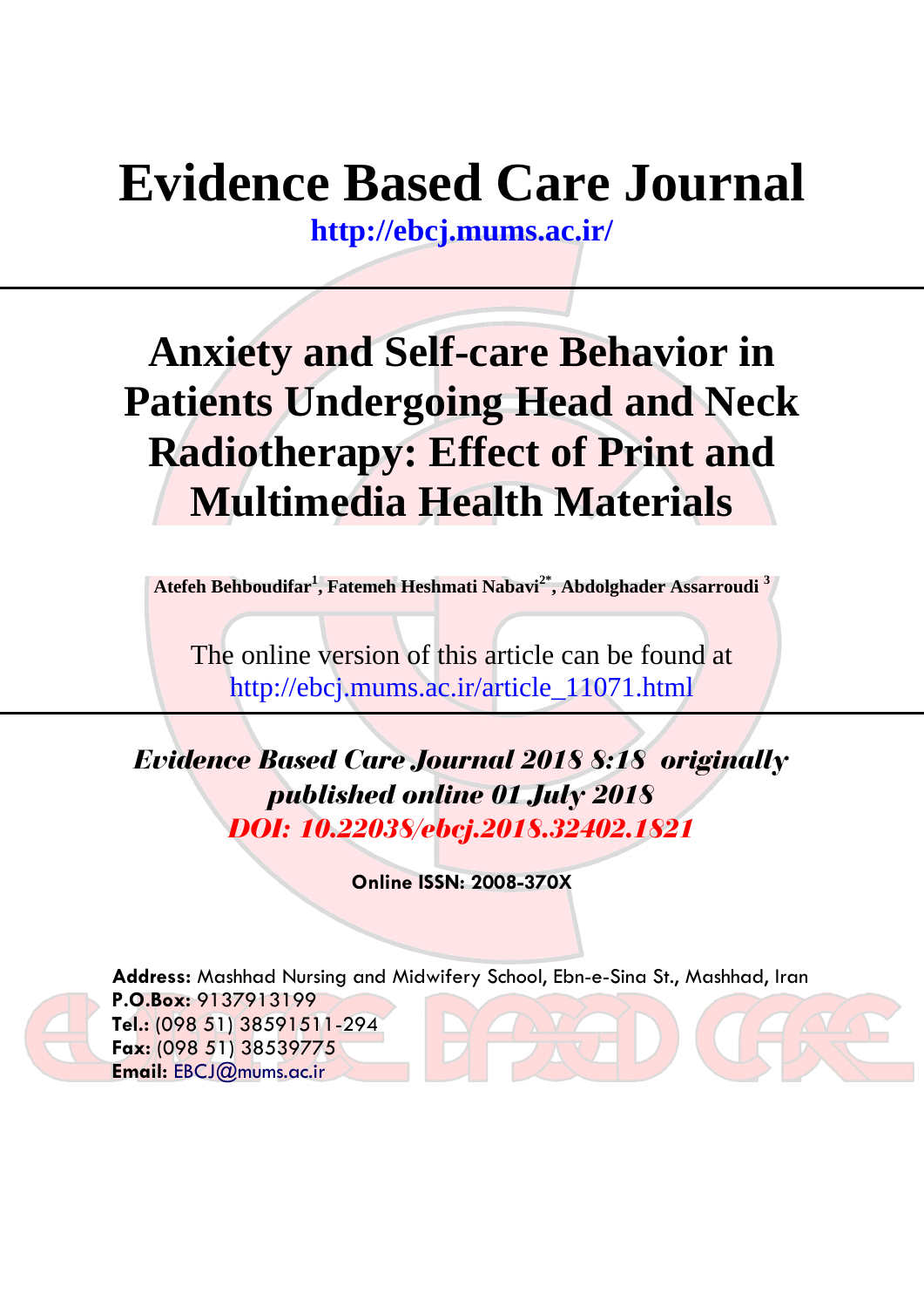

**Evidence Based Care Journal** 

Original Article



### **Anxiety and Self-care Behavior in Patients Undergoing Head and Neck Radiotherapy: Effect of Print and Multimedia Health Materials**

Atefeh Behboudifar<sup>1</sup>, Fatemeh Heshmati Nabavi<sup>2\*</sup>, Abdolghader Assarroudi<sup>3</sup>

**Received**: 03/02/2018 **Accepted**: 21/06/2018

Evidence Based Care Journal, 8 (2): 18-27

#### **Abstract**

**Background:** Patients undergoing radiotherapy require training through educational media due to the specific nature of this therapeutic modality.

**Aim:** The aim of this study was to compare the efficiency of multimedia and print educational tools in anxiety and self-care behaviors among patients undergoing radiotherapy.

**Method:** This randomized clinical trial was conducted on 60 patients referring to the radiotherapy centers of Mashhad, Iran, in 2016. Based on the treatment centers, the patients were randomly assigned into two groups of Group 1 and 2 provided by a 20-minute multimedia training session and three pamphlets, respectively. The patients' anxiety was assessed in two stages, namely before the intervention and prior to the initiation of the first radiotherapy session, using the State-Trait Anxiety Inventory. Neil's Self-care Inventory was completed at the end of the first, third, and fifth weeks of treatment for assessing self-care behaviors.

**Results:** The mean ages of the multimedia and pamphlet groups were  $52.2 \pm 1.4$  and  $50.6 \pm 1.4$ , respectively. Paired t-test showed a significant decrease in the mean anxiety score of the pamphlet group  $(37.8\pm3.0)$  after the intervention, compared to that in the multimedia group  $(40.0\pm2.3)$ (P=0.009). Furthermore, the multimedia group had significantly higher self-care behavior scores, compared to the pamphlet group, in the first  $(P=0.003)$ , third  $(P=0.01)$  and fifth weeks of treatment  $(P<0.001)$ .

**Implications for Practice:** Educational multimedia tools can have a more effective contribution in maintaining self-care behaviors. Given the reduction of anxiety in the pamphlet group, it is important to consider the rate and flow of transferring information in radiotherapy training to reduce anxiety among patients.

**Keywords:** Anxiety, Multimedia tools, Pamphlet, Radiotherapy, Self-care behaviors

<sup>1.</sup> MSc in Nursing, Department of Medical-Surgical Nursing, School of Nursing and Midwifery, Mashhad University of Medical Sciences, Mashhad, Iran

<sup>2.</sup> Assistant Professor, Evidence-Based Care Research Center, Department of Nursing Management, School of Nursing and Midwifery, Mashhad University of Medical Sciences, Mashhad, Iran

<sup>3.</sup> Assistant Professor, Iranian Research Center on Healthy Aging, Department of Medical Surgical Nursing, School of Nursing And Midwifery, Sabzevar University Of Medical Sciences, Sabzevar, Iran

<sup>\*</sup> Corresponding author, Email: heshmatinf@mums.ac.ir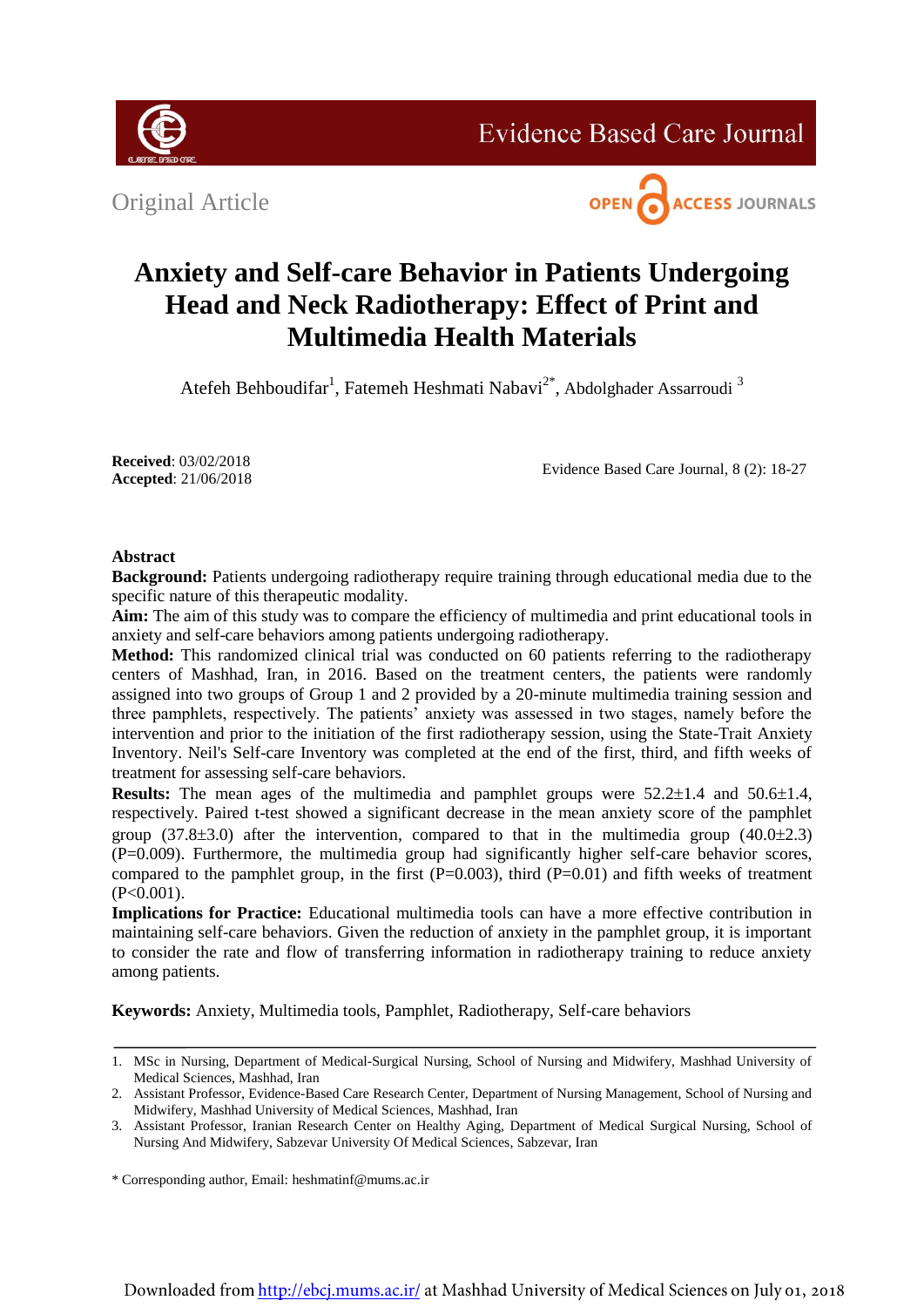#### **Introduction**

Cancer incidence has a growing trend in different societies to the extent that it is currently the second leading cause of mortality in the developed countries. Accordingly, more than 3,000 individuals annually pass away due to cancer. Preparation for radiotherapy as a common cancer treatment modality can be a stressful experience both for the patients and their families (1).

The patients candidate for radiotherapy are prone to increased stress and anxiety due to cancer diagnosis and new experiences and concerns regarding the radiotherapy process caused by such factors as the lack of knowledge on the devices used in the treatment room and their effects, unobservable treatment, long waiting time before treatment, and loneliness during the treatment. Therefore, the anxiety of radiotherapy has the greatest effect on the patient(2).

In a systematic review, Waller et al. (2014) reported that 40-62% of the patients experienced anxiety before the initiation of treatment (3). In many western countries, informing cancer patients about their condition is a common task. However, in Iran similar to a number of eastern countries, physicians avoid informing patients about their diagnosis, and they have no clarity in this regard. In addition, patients' families may also disagree with the medical team to disclose the diagnosis to the patient (4, 5). Moreover, some patients prefer to receive less information or want their family to be involved in their medical condition in order to decrease their anxiety (6, 7).

Previous studies have shown that patients experience radiotherapy complications, including fatigue, nausea, vomiting, reduced appetite, sleep disturbance, and dry mouth, more than other complications (8). The incidence rates of fatigue, sleep disturbance, and oral problems among the patients undergoing radiotherapy have been estimated as 95%, 31%, and 77-100%, respectively (2, 9).

Self-care behavior (SCB) is one of the useful strategies for patients to manage their symptoms and complications. According to the literature, the patients trained to deal with the complications of chemotherapy and radiotherapy begin self-care activities earlier, experience less anxiety levels, and can better manage side effects in comparison to their untrained counterpart (2, 9, 10).

In the legal regulations of some countries, patient training is regarded as a validation criterion for caring organizations, and also one of the determinants of the quality of hospital care. However, the integration of health training with patient care activities still faces dramatic challenges in Iran (11). Accordingly, the results of a study performed by Bahadori et al. (2010) demonstrated that among the services delivered in treatment centers, the patients reported the lowest satisfaction with the training dimension (12).

In the studies conducted in Iran, the main barriers to the proper training of patients included the lack of time due to the large number of patients, shortness of personnel, lack of psychological preparedness, improper physical conditions, and lack of educational equipment (13, 14).

Several factors have led to the inhibition of implementing training for the patients undergoing radiotherapy as a routine and organized activity. These factors include background problems, organizational culture barriers regarding the lack of support for patient training programs, and new establishment of patient training quality evaluation in hospital validation programs.

Furthermore, the provision of radiotherapy on an outpatient basis, short duration of the treatment, inappropriate psychological and physical conditions of the patient during the treatment, and lack of the required opportunity to interact with the patient and provide training have made the execution of training programs difficult and challenging (14, 15). Regarding this, the use of educational media can be a suitable approach for training these patients since in case of a proper selection, these tools, in addition to saving time, can enhance learners' motivation and deep learning (16).

Among the training tools, pamphlet is one of the most widely used, cheapest, and most accessible printed tools available for use in crowded medical centers that does not require any equipment. However, this tool is associated with some disadvantages, such as dependence on the reading abilities of the patients, also this device is not capable of showing the process (17-19).

There is evidence regarding the effectiveness of this tool in monitoring the perceived control of patients with cancer and psychological stress who are candidate for radiotherapy (20). However, in a study, the use of the script tools in oncology clinics was reported to be mostly ineffective in meeting the information requirements of the patients (14).

Multimedia tools are new educational methods that facilitate the transfer of concepts and materials in a simple, wide, and attractive manner through incorporating text, audio, image, and video. These tools, while providing frequent reviews, display processes and engage the visual and auditory senses.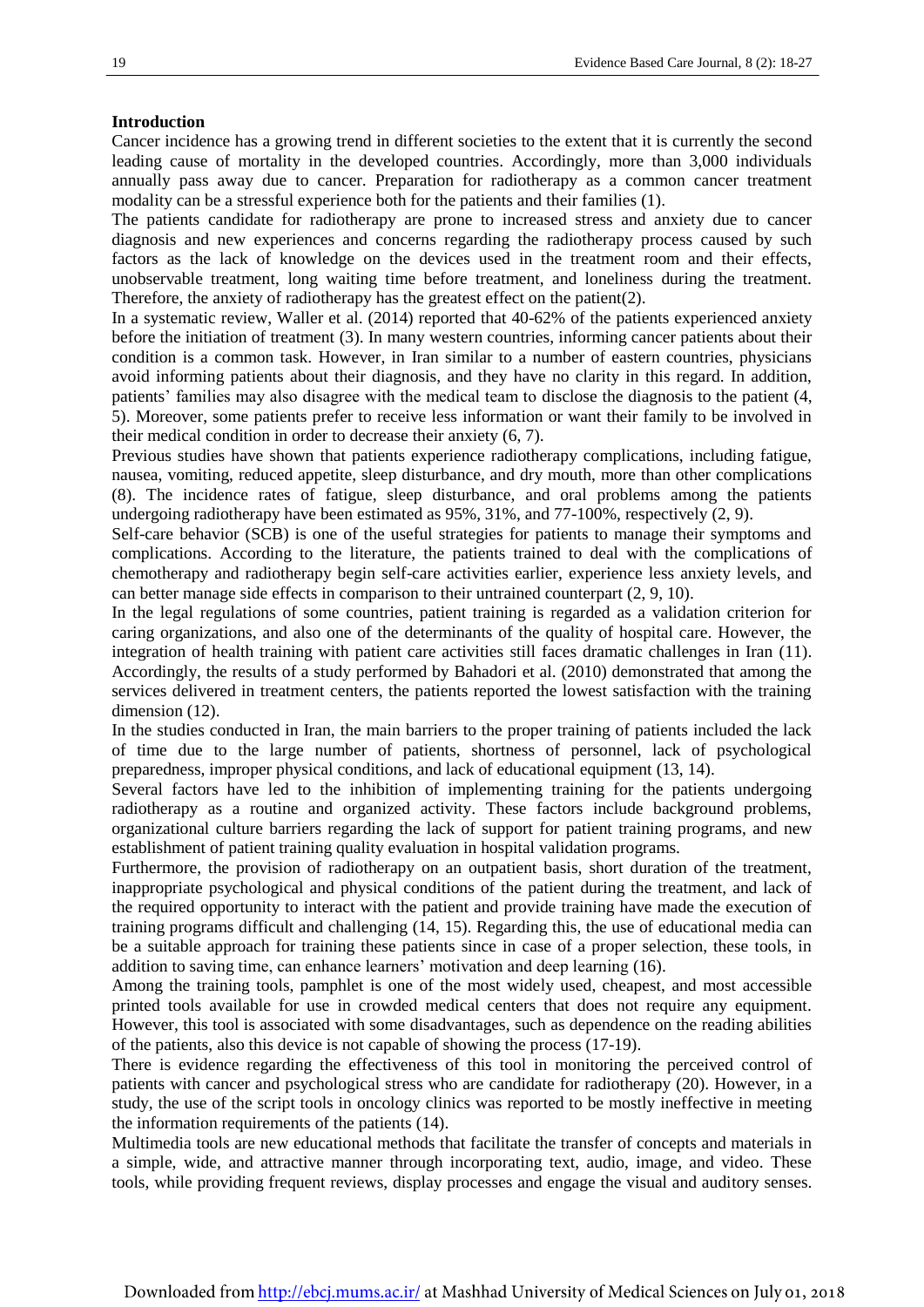Furthermore, they are less reliant on writing abilities and more useful among the low-literacy patients (19, 21).

The sociocultural specifications of each society are recommended to be taken into account in the selection and provision of patient education resources. The selection of a suitable educational method in accordance with the conditions and characteristics of the patients and treatment centers requires a comprehensive assessment of the methods, tools, and training strategies. Therefore, the content, outcome, and impact of each educational process must be considered in the comprehensive assessment of the patient education process (22).

Various studies have compared the effectiveness of the pamphlet and multimedia tools; however, they reported inconsistent findings. In some studies, it was reported that multimedia methods were not effective in patient anxiety despite resulting in the increased satisfaction of patients with education (21, 23). Nonetheless, some studies reported no significant difference between the efficiency of multimedia training and pamphlet in patients' anxiety (24). On the other hand, the results of some studies indicated a significant difference in the efficiency of multimedia and script tools in terms of anxiety, knowledge, and satisfaction (25, 26).

In addition, the results of a systematic review study indicated that these educational tools result in different outcomes. In the mentioned systematic review, it was recommended to emphasize on the behavioral outcomes and use the same educational content when comparing the two media (19).

To the best of our knowledge, the effectiveness of the print and multimedia tools has not been comprehensively examined yet. Regarding the questions on choosing appropriate educational media for patients and the controversies in this regard, the present study was conducted to determine the effectiveness of multimedia and print tools focusing on behavioral outcomes in Iran using a comprehensive approach.

#### **Methods**

The present randomized trial was conducted on 60 patients newly diagnosed with head and neck cancer and referring to the medical centers (three centers) of Mashhad University of Medical Sciences, Mashhad, Iran, within 2016-2017. All participants received radiotherapy as the first treatment of cancer.

The inclusion criteria were: 1) diagnosis of head and neck cancers, 2) age range of 18-65 years, 3) fluency in Persian language, 4) ability to understand the given information, 5) no history of chemotherapy within the last 3 months, 6) first experience of radiotherapy, 7) no history of major stressful events, except for the cancer diagnosis, in the last 6 months (e.g., death of loved ones, marital separation, and dismissal from work), 8) no history of diagnosed psychiatric disorder, and 9) no history of psychiatric medicine consumption.

On the other hand, the exclusion criteria included: 1) failure to read/view the educational content before the first session of the treatment, 2) death or physical condition that makes it impossible to continue cooperation, and 3) occurrence of stressful events during the study.

Mashhad as the second largest city of Iran and the only main referral center offering medical services in eastern Iran entails three radiation therapy centers. These centers are public governmental hospitals with the same physicians. The participants were allocated into two groups based on the number of patients admitted to treatment centers. To this end, the patients referring to Emam Reza Hospital and Reza Oncology Center were assigned into Group 1, and those referring to Omid Hospital were allocated into Group 2. This allocation was performed in order to prevent data transfer among the study groups. In the next step, the two groups were randomly assigned into the multi-media (Group 1) and pamphlet (Group 2) groups through drawing lots.

The data were collected using a demographic-health form, Self-Care Dairy, and State-Trait Anxiety Inventory. The demographic form included both demographic and health information. The demographic information covered in this from included gender, age, marital status, employment, economic situation, insurance status, and education level. Health information entailed the place of treatment (i.e., face, neck, or mouth), history of receiving chemotherapy, and underlying diseases.

The Self-Care Dairy is a descriptive and self-report measure designed by Nail et al. (1991). This instrument evaluates the occurrence and intensity of 12 side effects of cancer therapy, as well as the usage and effect of self-care behaviours for each side effects. It measures the number of the side effects experienced, severity of each side effects, number of self-care behaviours performed for a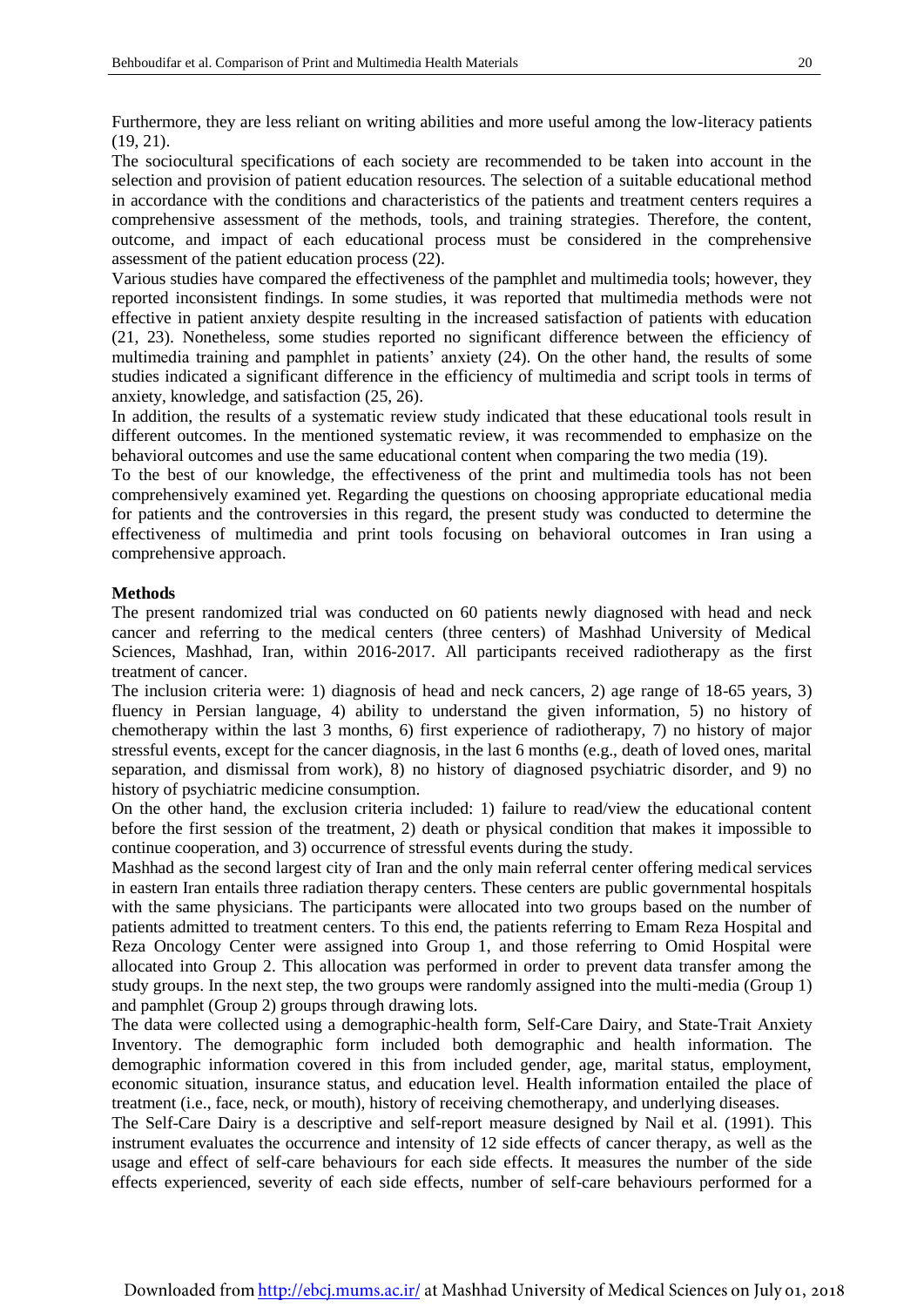given side effect, and effectiveness of each self-care behaviours.

In the current study, this tool was modified by reducing the number of studied side effects and using a telephone interview rather than a written survey. Accordingly, the researchers just included the frequently experienced side effects of radiotherapy, namely sleep disturbance, loss of appetite, mucositis, and fatigue, as well as the self-care behaviour for these side effects. Therefore, the score range of self-care behaviour ranged within 0-5.

The subjects were asked to report experiencing specific side effects and rate their severity on a fivepoint Likert scale (ranging within not severe=1 to extremely severe=5). The incidence and severity of the side effects were obtained by summing up the items and averaging the score. An average score for the number of self-care behaviours used for each side effects was obtained by summing up the number of adopted self-care behaviours divided by the number of experienced side effects.

Since there were variations in the number of self-care behaviours listed for different side effects in the proposed study, we examined self-care behaviours performed for each side effect, as well as the total number of self-care behaviours. The efficacy of self-care behaviours was individually examined in relation to each side effect (14).

Due to the lack of access to the Persian version of this instrument, the items used in this study were translated under the supervision of the head of English Department, and then back-translated to ensure the accuracy of the translated version. To confirm the content validity of the questionnaire, it was distributed among 10 faculty members of nursing in Mashhad University of Medical Sciences. In addition, the reliability of the questionnaire was confirmed by obtaining a Cronbach's alpha coefficient of 0.90.

The State-Trait Anxiety Inventory, developed by Spielberger (1983), is a 20-item questionnaire that has been extensively used for the assessment of anxiety in medical, surgical, psychosomatic, and psychiatric patients. The state anxiety scale measures transitory anxiety, whereas the trait anxiety scale evaluates how individuals feel in general. In this study, only the state section of this inventory was used.

This instrument is rated on a four-point Likert scale (ranging within very little=1 to too much=4). In this tool, individual's score is obtained by summing up the scores of 20 items. Regarding this, it has a score range of 20-80. In this instrument, the score ranges of 20-31, 32-53, 54-64, 65-72, and 73-80 are indicative of slight, moderate, rather severe, severe, and too severe anxiety, respectively.

The results of the test-retest and alpha coefficients demonstrated that this inventory is a reliable instrument that possesses internal consistency and stability. The assessment of validity through concurrent, convergent, divergent, and construct validity confirmed the validity of this instrument (27). In this study, the reliability of the questionnaire was assessed showing a Cronbach's alpha coefficient of 0.85.

A 20-min multimedia tool (i.e., DVD) was made by the researchers using the Camtasia software. This DVD contained information regarding the radiotherapy of the head and neck and included images, films, audio, music, and texts. The information was presented in four sections described as follows:.

Part 1: General information about disease and treatment modalities.

Part 2: What is radiotherapy? What are essential tips to know during the treatment seasons?

Part 3: What are the possible side effects of head and neck radiotherapy and self-care behaviors to manage them?

Part 4: A test including five questions about the subjects the answers of which were presented after a few minutes.

The written materials contained a set of three coloured pamphlets. The content of the pamphlets was the same as that of the multimedia tool. The first pamphlet entailed general information about the disease and treatment modalities. It also contained information about radiotherapy and the essential tips to know during the treatment seasons. The second and third pamphlets covered the probable side effects and the way to manage them. The content of both media was confirmed by an oncology specialist and professional nurses.

Prior to data collection, the study proposal was approved by the Regional Ethics Committee of Mashhad University of Medical Sciences. Informed consent was obtained from all participants before entering the study. Furthermore, they were ensured about the possibility of study withdrawal at any time without any influence on their treatment plan.

The researchers referred to the centers to identify the eligible cases after visiting the physician and receiving radiotherapy prescription. After providing the participants with basic information and assessing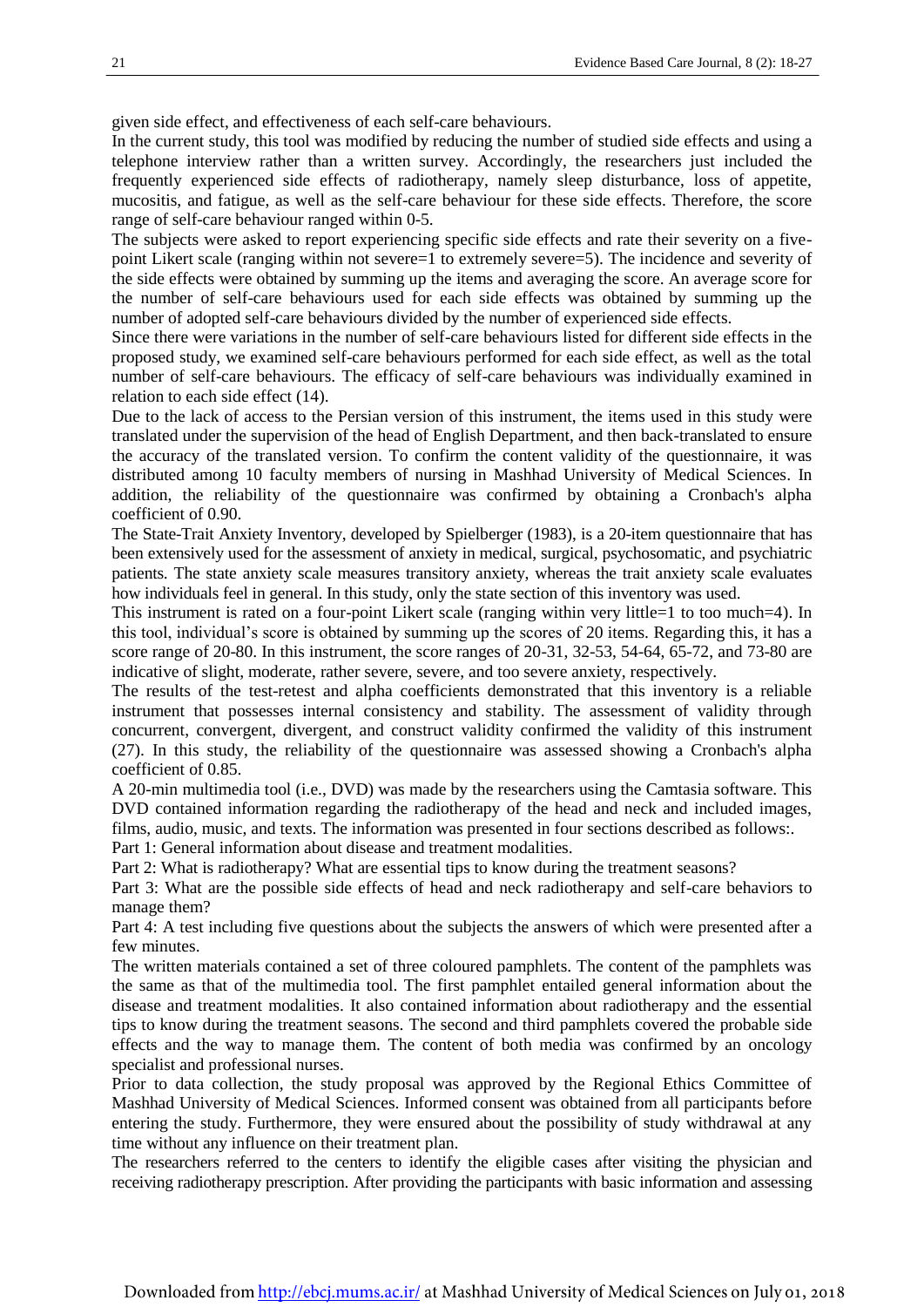their ability to receive and comprehend information, all subjects filled out the demographic and also anxiety instrument for the first time. Then, the patients in the multimedia group and their care givers were subjected to a 20-min face to face educational session during which they were briefly provided with information regarding the treatment process, as well as the general and systemic side effects.

Based on the intervention groups, the multimedia was delivered to Group 1, and the three pamphlets were submitted to Group 2. They were asked to use their media before starting radiotherapy. At the first session of radiotherapy (before the patient's arrival to the treatment room), the patients completed the state-anxiety questionnaire for the second time.

In order to fill out the Self-Care Dairy, all subjects were interviewed by the same interviewer for three times namely, at the end of the first, third, and fifth weeks of treatment, by telephone, during which the participants reported the self-care behaviors they adopted in the previous week.

#### *Statistical analysis*

Data analysis was performed in SPSS (version 13). Descriptive statistics, such as frequency, percentage, mean, and standard deviation were used to describe the demographic data. The inter- and intra-group comparison of anxiety was accomplished using the independent and paired sample t-tests, respectively. Given the non-normality of the data related to self-care behaviors, the Mann-Whitney U and Friedman tests were run to compare this variable between and within the groups, respectively. Figure 1 illustrates the design of the study.



**Figure 1. Design of the study**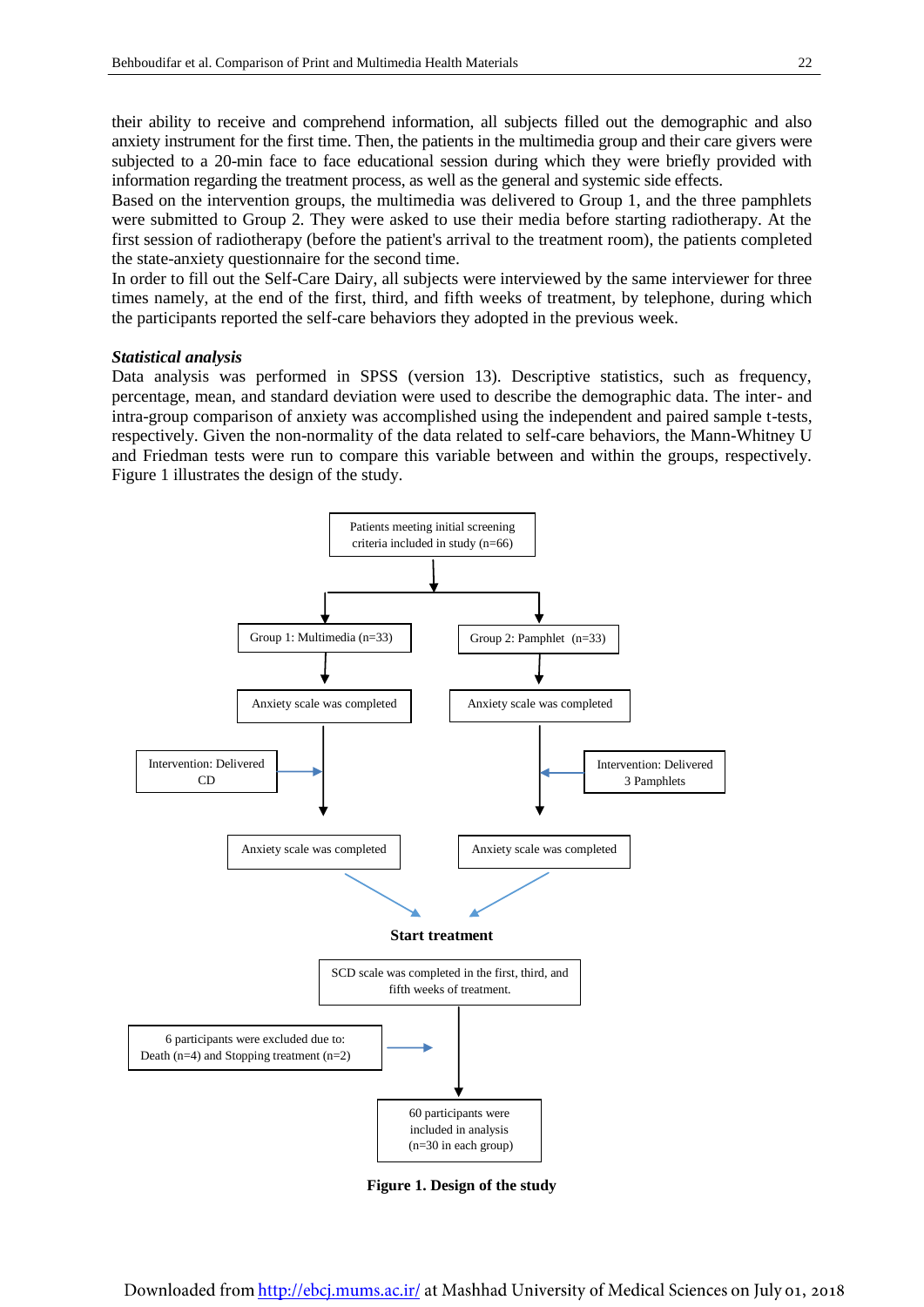#### **Results**

According to the results, there was no significant difference between the two intervention groups (i.e., multimedia and pamphlet) in terms of the baseline demographic variables, expect for education level, economic status, and history of chemotherapy. The mean ages of the participants were 52.2±1.4 and  $50.6\pm1.4$  in the multimedia and pamphlet groups, respectively. Furthermore, most of the participants were male (n=11, 61.7%).

Regarding the education level, 11 (36.7%) patients in the multimedia group had senior high school education and 23 (76.7%) participants in the pamphlet group had primary education (five grade or lower). Furthermore, 17 (56.7%) patients in the pamphlet group had a history of chemotherapy in the last 3 months; however, only 1 (3.3%) patient in the multimedia group had such a history (Table 1).

The results of the independent sample t-test revealed no significant difference between the two groups in terms of the mean anxiety score before the intervention  $(P=0.08)$ . The mean anxiety scores of the participants in the pamphlet and multimedia groups were 37.8±3.0 and 40.0±2.5 after the intervention, respectively. According to the results of the paired t-test, the mean anxiety scores were significantly different in both group at the post-intervention stage, compared to the pre-intervention stage (P<0.001). The results of the independent sample t-test showed a significant difference between the pamphlet and multimedia groups after the intervention regarding anxiety (P=0.009). In this regard, the pamphlet group showed a significantly lower level of anxiety than the multimedia group (Table 2).

The results of the Man-Whitney U test demonstrated a statistically significant difference between the pamphlet and multimedia groups in terms of self-care behavior scores in the first (P=0.003), third  $(P=0.015)$ , and fifth weeks of the treatment  $(P<0.001)$ . In this respect, the multimedia group had a higher score in all three stages. Additionally, the results of the Friedman test demonstrated a significant increase in the self-care behavior scores of both groups during the first to fifth week of the treatment (P<0.001) (Table 3).

| Table 1. Description of the sample                            |                           |                            |                                |  |  |  |
|---------------------------------------------------------------|---------------------------|----------------------------|--------------------------------|--|--|--|
| Variable                                                      | Multimedia group $(n=30)$ | Pamphlet group $(n=30)$    | P-value                        |  |  |  |
|                                                               | $n$ (%)                   | $n$ (%)                    |                                |  |  |  |
| Age (years) (Mean±SD)                                         | $52.2 \pm 1.4$            | $50.6 \pm 1.4$             | $P^* = 0.43$                   |  |  |  |
| Gender                                                        |                           |                            |                                |  |  |  |
| Male                                                          | 18(60)                    | 19(63.3)                   | $P^* = 0.79$                   |  |  |  |
| Female                                                        | 12(40)                    | 11(36.7)                   |                                |  |  |  |
| Education                                                     |                           |                            |                                |  |  |  |
| Primary school                                                | 10(33.3)                  | 23(76.7)                   |                                |  |  |  |
| Junior high school                                            | 1(3.3)                    | 2(6.7)                     | $P^{***}=0.004$                |  |  |  |
| Senior high school                                            | 11(36.7)                  | 4(13.3)                    |                                |  |  |  |
| Academic education                                            | 6(20.0)                   | 1(1.3)                     |                                |  |  |  |
| Marital status                                                |                           |                            |                                |  |  |  |
| Single                                                        | 2(6.7)                    | 2(6.7)                     |                                |  |  |  |
| Married                                                       | 27(90.0)                  | 26(86.7)                   | $P^{***}=1.00$                 |  |  |  |
| Widow                                                         | 1(3.3)                    | 2(6.7)                     |                                |  |  |  |
| Divorced                                                      | 0.0                       | 0.0                        |                                |  |  |  |
| Economic status                                               |                           |                            |                                |  |  |  |
| Below normal                                                  | 9(30.0)                   | 21(70.0)                   | $P^{***}=0.004$                |  |  |  |
| Normal                                                        | 20(66.7)                  | 9(30.0)                    |                                |  |  |  |
| Above normal                                                  | 1(3.3)                    | 0.0                        |                                |  |  |  |
| Insurance                                                     |                           |                            |                                |  |  |  |
| Yes                                                           | 29 (96.7)                 | 28 (93.3)                  | $P^{***}=0.55$                 |  |  |  |
| No                                                            | 1(3.3)                    | 2(6.7)                     |                                |  |  |  |
| History of chemotherapy                                       |                           |                            |                                |  |  |  |
| Yes                                                           | 1(3.3)                    | 17(56.7)                   | $P^*$ $\leq$ 0.001             |  |  |  |
| N <sub>o</sub>                                                | 29 (96.7)                 | 13(43.3)                   |                                |  |  |  |
| Place of treatment                                            |                           |                            |                                |  |  |  |
| Neck                                                          | 17(56.7)                  | 25(83.3)                   | $P^{***}=0.05$                 |  |  |  |
| Mouth                                                         | 12(40.0)                  | 4(13.3)                    |                                |  |  |  |
| Face                                                          | 1(3.3)                    | 1(3.3)                     |                                |  |  |  |
| $\overline{P}^*$ = Mann-Whitney U test $P^{**}$ = Chi-Squared |                           | $P*** = Exact Chi-Squared$ | $P$ **** = Fisher's exact test |  |  |  |

**Table 1. Description of the sample**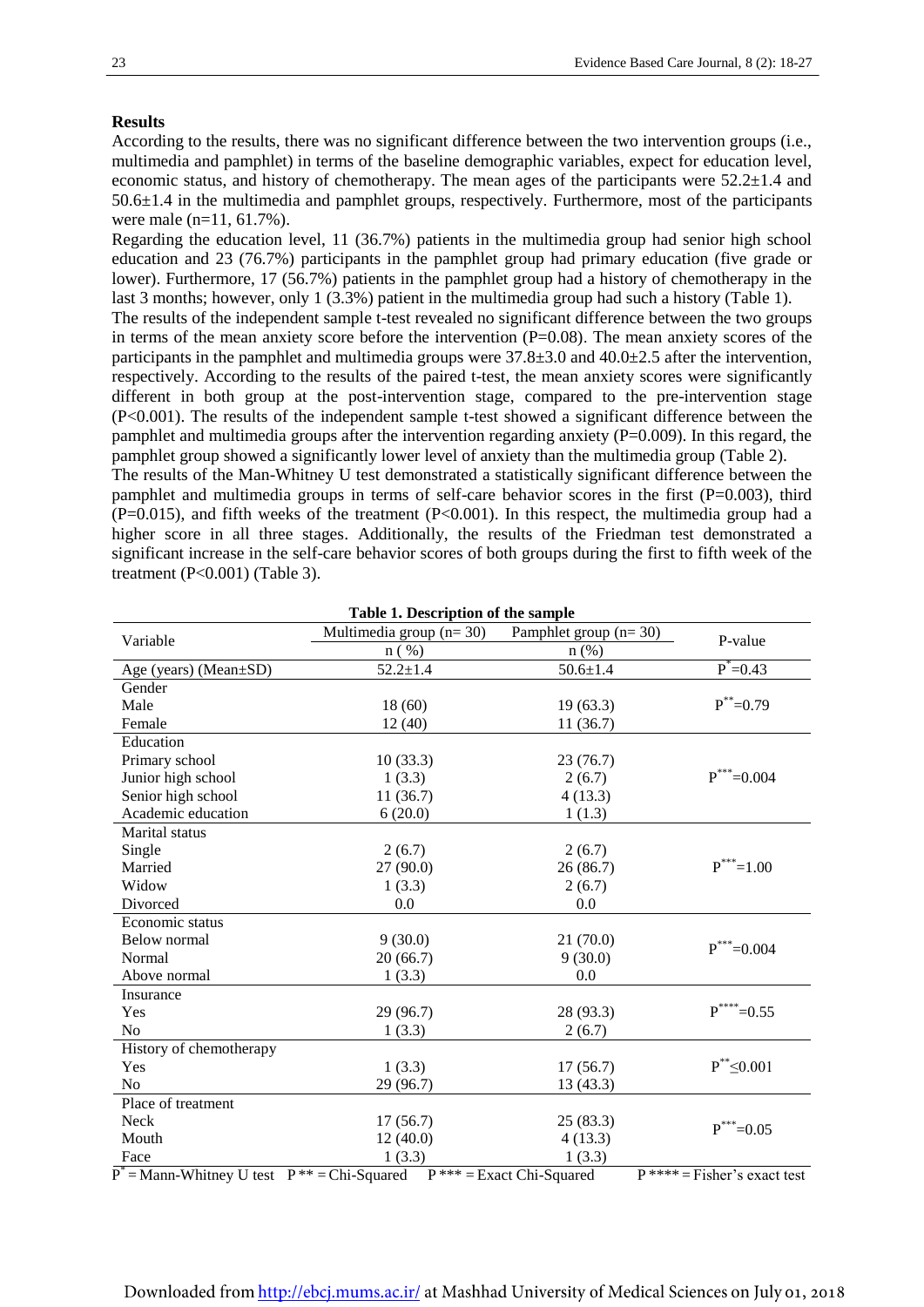| Table 2. Comparison of anxiety scores in two groups before and after intervention |                   |                      |               |  |  |
|-----------------------------------------------------------------------------------|-------------------|----------------------|---------------|--|--|
|                                                                                   | Pamphlet $(n=30)$ | Multi-media $(n=30)$ | P-value       |  |  |
| Anxiety                                                                           | Mean $\pm$ SD     | Mean $\pm$ SD        |               |  |  |
| Before intervention                                                               | $45.3 \pm 3.1$    | $46.6 \pm 2.5$       | $P^* = 0.08$  |  |  |
| After intervention                                                                | $37.8 \pm 3.0$    | $40.0 \pm 2.3$       | $P^* = 0.009$ |  |  |
| Within group                                                                      | $P^*$ < 0.001     | $P^*$ < 0.001        |               |  |  |
| $P^*$ : Independent sample t-test                                                 |                   |                      |               |  |  |

**Table 2. Comparison of anxiety scores in two groups before and after intervention**

P \*\* : Paired t-test

| <b>SCB</b>   | Pamphlet $(n=30)$    | Multimedia $(n=30)$ | P-value           |
|--------------|----------------------|---------------------|-------------------|
|              | $Mean \pm SD$        | $Mean \pm SD$       |                   |
| $1st$ SCD    | $2.90 \pm 0.7$<br>19 | $3.80\pm0.9$        | $P^* = 0.003$     |
| $2nd$ SCD    | 30<br>$0.33 \pm 0.1$ | $0.27 \pm 0.04$     | $P^* = 0.01$      |
| $3rd$ SCD    | 30<br>$3.43\pm0.5$   | $4.51 \pm 1.8$      | $P^* = \le 0.001$ |
| Within group | $P^*$ < 0.001        | $P^*$ < 0.001       |                   |

SCB: self-care behavior

P **\*** : Man-Whitney U test

P **\*\***: Freidman test

#### **Discussion**

As the findings indicated, the use of pamphlet as a training tool was more effective in reducing patients' anxiety before radiotherapy, compared to the employment of multimedia tools. However, there was no significant difference between the two groups (i.e., pamphlet and multimedia tool) regarding the incidence and severity of side effects of radiotherapy. Moreover, the findings indicated that multimedia tool had a greater impact on the self-care behaviors of patients, compared to the pamphlet.

The decrease in anxiety among both groups of patients after receiving training indicated the effectiveness of the preparation programs, provision of information, and patient's knowledge on the treatment method in reducing anxiety among the patients undergoing radiotherapy. These results are in agreement with those reported by Kaur et al. (2014) investigating the effect of training programs before radiotherapy on patients' anxiety rate (28).

In the mentioned study, written and visual tools, like PowerPoint, were used in the intervention group, and the control group was subjected to the routine care program. The anxiety rate was measured by a researcher-made questionnaire and indicated that the anxiety was decreased in both groups after training; however, this decrease was higher in the intervention group.

In another study, Harrison et al. (2000) examined the effect of educational films on the anxiety of the patients undergoing radiotherapy. The mentioned study was conducted on patients with head and neck, prostate, and bladder cancers, and training in the control and intervention groups was provided by leaflets and both leaflets and videos, respectively. They demonstrated that the leaflet group experienced less anxiety in the dimension of worrying about hair loss. Nonetheless, no statistically significant difference was reported between the two groups in terms of other dimensions of anxiety under study (29).

Despite the advantages of audio-visual tools, it seems that the achievement of general information has a greater effect on reducing patients' anxiety, compared to the fully-detailed visual presentation of the procedure before the onset of the treatment. Moreover, this result can be due to the method and time of information presentation. In the present study, the materials were presented in form of a pamphlet in three sections, provided separately (information on radiotherapy, side effects and management of these complications).

This finding is consistent with the results obtained by D'haese et al. (2000), showing that when the information is provided gradually and according to the treatment stage, it had a greater impact on the decrease of anxiety, compared to the time it is presented instantly (30).

However, some studies reported no significant difference in the anxiety rate of the patients exposed to written and video training methods. For example, in a study carried out by Dunn et al. (2003) on the effect of training videos on the anxiety of patients with breast and head and neck cancer undergoing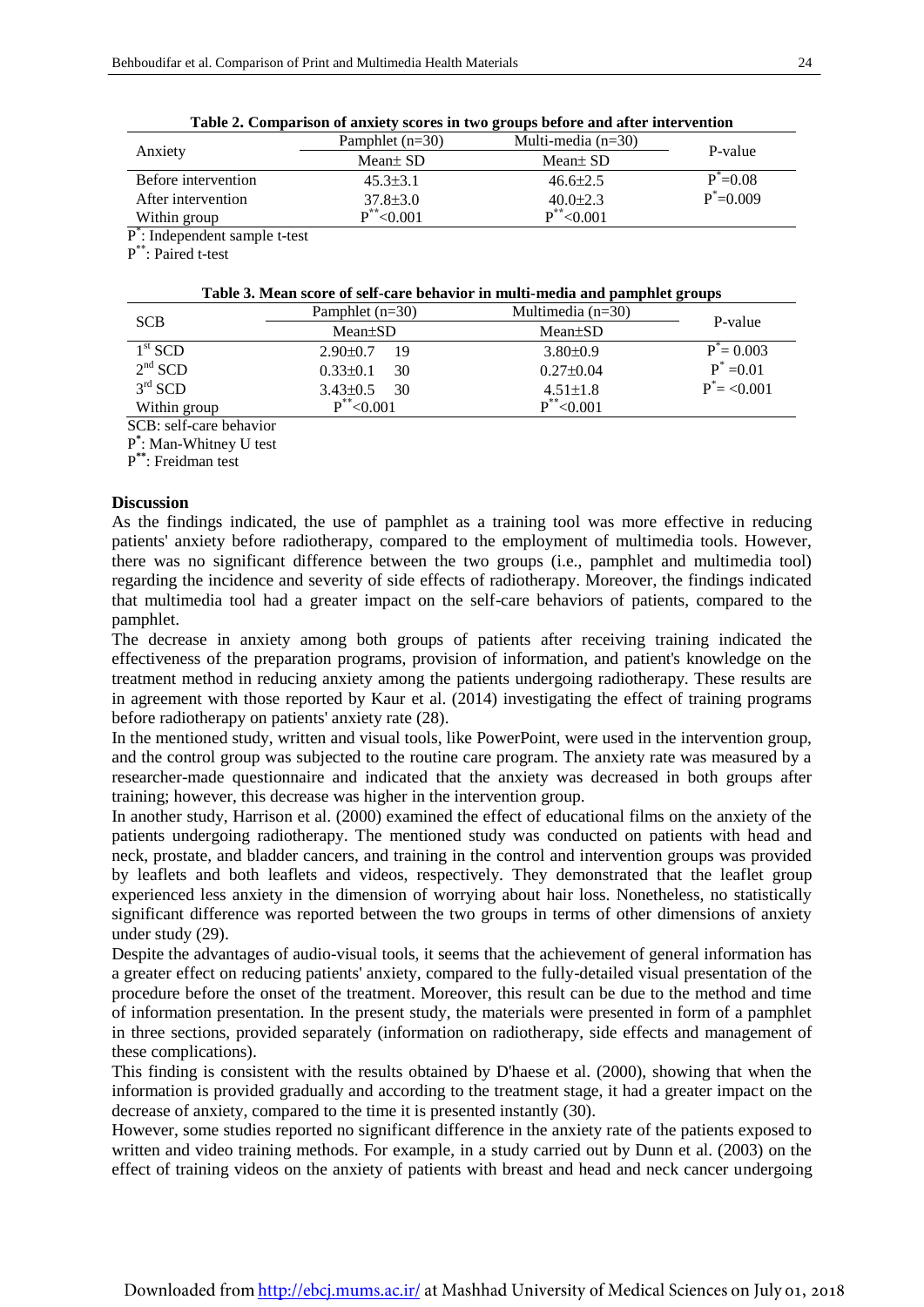radiotherapy, despite observing anxiety reduction in both groups after training, there was no significant difference between the two groups in this regard (17). In the mentioned study, the intervention group received an educational video before the initiation of the treatment, in addition to the routine information about verbal training provided by an oncologist and booklets, and the control group only received the routine training.

Overall, it can be claimed that although multimedia tools have an advantage in conveying education, the provision of pre-treatment education entailing general information is more effective in reducing the anxiety of patients in Eastern Iran than giving a detailed image of the procedures.

In the present study, the score of self-care behaviors was significantly higher in the multimedia group in comparison with that in the pamphlet group in the first and fifth weeks of the treatment. In addition, self-care score increased in both groups during the fifth week, compared to that in the first week of the treatment. Moreover, self-care behavior score showed a significant decrease in both groups in the third week, compared to that in the first week. This can be due to an increase in the side effects of the treatment in the third week, and the patient's mismatch with these complications.

Therefore, the results are not surprising when considering the advantages of multimedia tools in training, including the capability of observing the progress trend, increased attractiveness of learning, and usability for low-literacy patients (19, 21). Another benefit of using multimedia tools is its capability in providing a step-by-step training based on the patient's educational needs and frequent reviews, which can maintain and enhance the patient's proper behaviors (23, 31).

In a study entitles as "Effect of a patient training program based on multimedia tools on the knowledge and willingness to screen for colorectal cancer", Makoul et al. (2009) observed that the patients' willingness to screen was significantly increased after the use of multimedia tools (31). They concluded that multimedia tools can be beneficial in learning, and that these tools improve the willingness of the patients, even that of the low-literacy individuals, to perform screening tests and participate in decision making by using graphic design, audio, and image.

In another study performed in Australia and entitled as "Comparison of compact discs and script methods in fall prevention training for the elderly admitted in hospitals", Hill et al. (2009) reported that the participants in the CD group had a significantly higher score than the controls in terms of the perceived risk of falling, self-confidence, and motivation for adopting self-care methods (25). Some studies have shown that the use of multimedia or script methods exert no effect on information recall rate (e.g., Astley et al., 2007). However, in the present study, the relationship between information recall and educational tools was not considered.

One of the limitations of the current study was the lack of possibility to perform the study on three groups to assess the effect of educational media on anxiety because we could not have a control group that did not receive any training due to moral reasons. In addition, the radiotherapy centers routinely deliver written materials to educate patients. Therefore, we used the same content for both groups to compare the two tools. Although we included the patients with no history of major stressful events in the last 6 months, it was impossible to control the usual stressful events during the study.

#### **Implications for Practice**

Considering the higher decrease in the anxiety of the patients in the pamphlet group after the intervention, and the accessibility, cost efficiency, and effectiveness of this tool, it is recommended to use this training tool for the patients candidate for radiotherapy. However, regarding the effectiveness of both pamphlet and multimedia tools in reducing anxiety, each of these tools can be used based on the patients' conditions and characteristics, including their level of education and interests.

Our findings also demonstrated a higher self-care score in the multimedia group, compared to that in the pamphlet group. Consequently, the use of this educational tool can be advantageous in strengthening the patients' self-care behaviors during the treatment period. In this regard, when patients are bored and have less energy to study, this educational tool is a good tool for reviewing the previous materials and reducing the severity of radiotherapy side effects.

#### **Acknowledgments**

We are grateful to all the participants who volunteered to take part in this investigation. The present study is part of a research plan (No. 930947), approved by the Research Committee of Mashhad University of Medical Sciences. In addition, this study was approved and indexed in the Iranian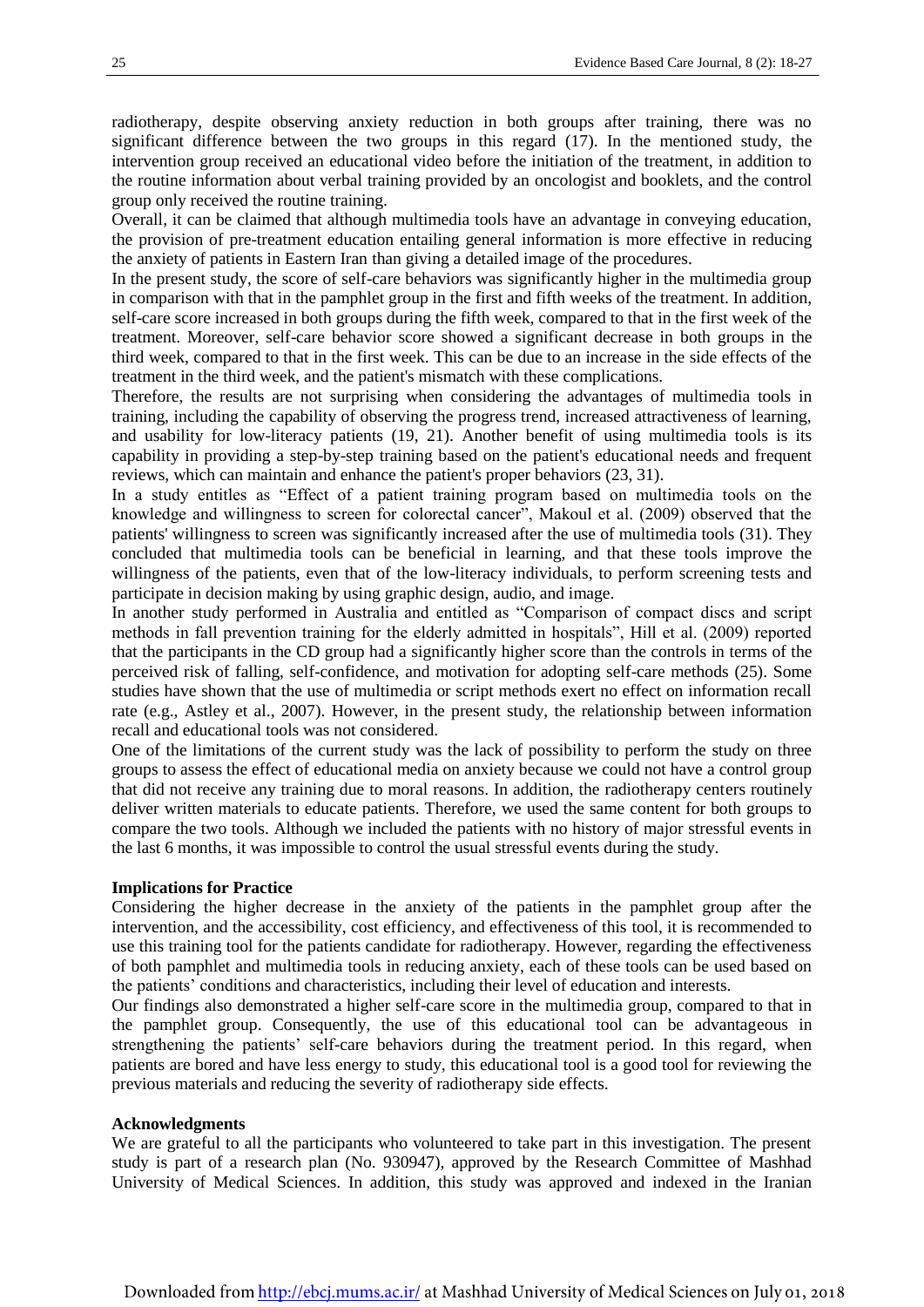Registry of Clinical Trials with the code number of IRCT2015010520559N1. Hereby, the authors express their gratitude toward the authorities in Mashhad University of Medical Sciences for their sponsorship and also the authorities of Nursing and Midwifery Faculty for their invaluable supports. We also thank Reza Radiotherapy Center for their cooperation.

#### **Conflicts of Interest**

The authors declare no conflicts of interest regarding the publication of this article.

#### **References**

- 1. Canil T, Cashell A, Papadakos J, Abdelmutti N, Friedman AJ. Evaluation of the effects of pretreatment education on self-efficacy and anxiety in patients receiving radiation therapy: a pilot study. J Med Imaging Radiat Sci. 2012;43(4):221-7.
- 2. Jones RB, Pearson J, Cawsey AJ, Bental D, Barrett A, White J, et al. Effect of different forms of information produced for cancer patients on their use of the information, social support, and anxiety: randomised trial. BMJ. 2006;332(7547):942-8.
- 3. Waller A, Forshaw K, Bryant J, Mair S. Interventions for preparing patients for chemotherapy and radiotherapy: a systematic review. Support Care Cancer. 2014;22(8):2297-308.
- 4. Bou Khalil R. Attitudes, beliefs and perceptions regarding truth disclosure of cancer-related information in the Middle East: a review. Palliat Support Care. 2013;11(1):69-78.
- 5. Ozdogan M, Samur M, Artac M, Yildiz M, Savas B, Bozcuk HS. Factors related to truth-telling practice of physicians treating patients with cancer in Turkey. J Palliat Med. 2006;9(5):1114-9.
- 6. Zeguers M, de Haes HC, Zandbelt LC, Ter Hoeven CL, Franssen SJ, Geijsen DD, et al. The information needs of new radiotherapy patients: how to measure? Do they want to know everything? And if not, why? Int J Radiat Oncol Biol Phys. 2012;82(1):418-24.
- 7. Ehsani M, Taleghani F, Hematti S, Abazari P. Perceptions of patients, families, physicians and nurses regarding challenges in cancer disclosure: a descriptive qualitative study. Eur J Oncol Nurs. 2016;25:55-61.
- 8. Chou FY, Dodd M, Abrams D, Padilla G. Symptoms, self-care, and quality of life of Chinese American patients with cancer. Oncol Nurs Forum. 2007;34(6):1162-7.
- 9. Erickson JM, Spurlock LK, Kramer JC, Davis MA. Self-care strategies to relieve fatigue in patients receiving radiation therapy. Clin J Oncol Nurs. 2013;17(3):319-24.
- 10.Mahmoudi M. Text book of medical surgical nursing-cancer care nursing and cares for end of life.  $10<sup>th</sup>$  ed. Tehran: Boshra; 2012.
- 11.Mohammadpour A, Mehdipour Y, Karimi A, Rahdari A. A comparative study of the Iran Ministry of Health patient and family education standards with joint commission on accreditation of healthcare organizations. Health Inform Manag. 2009;6(2):113-22.
- 12.Peyrovi H, Bahadori A, Ashghali-Farahani M, Haghani H. Comparison of in-patients' satisfaction with different domains of nursing care. Quart J Nurs Manag. 2013;2(1):59-66.
- 13.Aziznejad P, Zabihi A, Hosseini, S, Bijani A. Nurses and nurse managers opinions about the patient's training barriers. J Babol Univ Med Sci. 2010;12(5):60-4.
- 14.Williams SA, Schreier AM. The role of education in managing fatigue, anxiety, and sleep disorders in women undergoing chemotherapy for breast cancer. Appl Nurs Res. 2005; 18(3):138-47.
- 15.Ghamari ZA, Anousheh M, Vanaki Z, Hajizadeh E. Quality of nurse's performance and patients'satisfaction in cardiac care units. Tabib-E-Shargh. 2008;10(1):27-36.
- 16.Bastable SB. Nurse as educator: principles of teaching and learning for nursing practice. Massachusetts: Jones & Bartlett Learning; 2003.
- 17.Dunn J, Steginga SK, Rose P, Scott J, Allison R. Evaluating patient education materials about radiation therapy. Patient Educ Couns. 2004;52(3):325-32.
- 18.Friedman AJ, Cosby R, Boyko S, Hatton-Bauer J, Turnbull G. Effective teaching strategies and methods of delivery for patient education: a systematic review and practice guideline recommendations. J Cancer Educ. 2011;26(1):12-21.
- 19.Wilson EA, Makoul G, Bojarski EA, Bailey SC, Waite KR, Rapp DN, et al. Comparative analysis of print and multimedia health materials: a review of the literature. Patient Educ Couns. 2012;89(1):7-14.